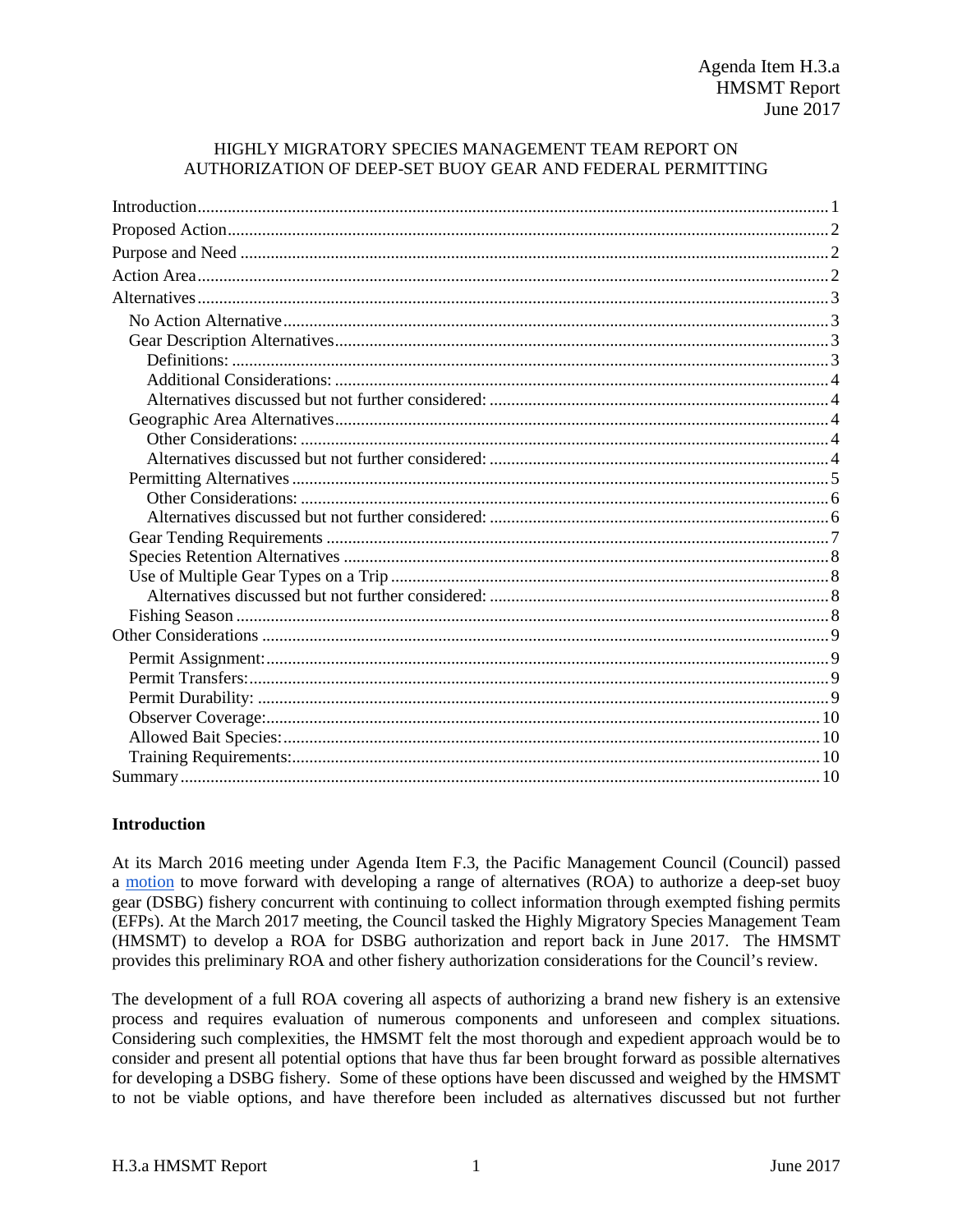considered. The rest have been included as alternatives or as considerations for the Council to keep in mind as development of the fishery moves forward. In considering this report and the ROA, the HMSMT requests that the Council weigh each alternative/option and narrow down the array of choices (and/or add any additional that were not included but that the Council wishes to see) so that the HMSMT can refine the ROA for the September 2017 meeting without expending resources on alternatives that will not be further considered.

The HMSMT would like to first propose a change in terminology when referring to this type of gear, in order to maintain consistency, prevent confusion when discussing the fishery further, and allow the Council to establish one permit for multiple gear configurations. Firstly, deep-set buoy gear (DSBG) would be an overarching gear type and would refer to multiple configurations. The Council and the National Marine Fisheries Service (NMFS) would authorize, permit, etc. a DSBG fishery. Under the umbrella of DSBG, there is standard buoy gear (SBG) which has thus far been referred to as DSBG or "traditional" buoy gear. Parallel to SBG is linked buoy gear (LBG) that the Council has recently approved for EFP testing. Any additional gears the Council feels fall under the definition of DSBG could similarly be given their own designations. Additionally, this report references "generic" configurations of both SBG and LBG, which are simply non-prescriptive versions of each gear configuration that would allow for unregulated design and modification.

## <span id="page-1-0"></span>**Proposed Action**

The proposed action is to authorize a DSBG fishery targeting swordfish and other highly migratory species under the Fishery Management Plan for West Coast Fisheries for Highly Migratory Species (HMS FMP). DSBG would be identified as a legal commercial fishing gear in the FMP and pursuant regulations. Management measures for the fishery could be established in the FMP or in Federal regulations under the FMP's management framework.

#### <span id="page-1-1"></span>**Purpose and Need**

The purpose of the proposed action is to encourage the use of a fishing gear in the West Coast commercial swordfish fishery that minimizes bycatch and bycatch mortality of finfish and protected species (including sea turtles, marine mammals, and seabirds) to the extent practicable while allowing for the fishery to remain economically viable. Research and exempted fishing trials with DSBG have demonstrated that this innovative gear type has minimal protected species interactions and finfish bycatch. Economic viability encompasses support for a swordfish fishery conducted by vessels with West Coast home ports, and increased availability of locally-caught swordfish in the market.

The proposed action is needed as a component of a West Coast swordfish fishery that effectively addresses the 10 national standards for conservation and management enumerated in the Magnuson Stevens Act, Section 301, in particular [National Standards](http://www.fisheries.noaa.gov/sfa/laws_policies/national_standards/) (NS) 1 (optimum yield) and 9 (minimize bycatch). DSBG is also needed as a commercially viable addition to the suite of legal swordfish gear types, to provide sustained participation in the swordfish fishery by West Coast fishing communities. In doing so, authorization of the fishery would also address NS 8.

#### <span id="page-1-2"></span>**Action Area**

The action area for authorizing a DSBG fishery is the U.S. Exclusive Economic Zone (EEZ; from 3 to 200 nautical miles) off the coasts of California, Oregon, and Washington.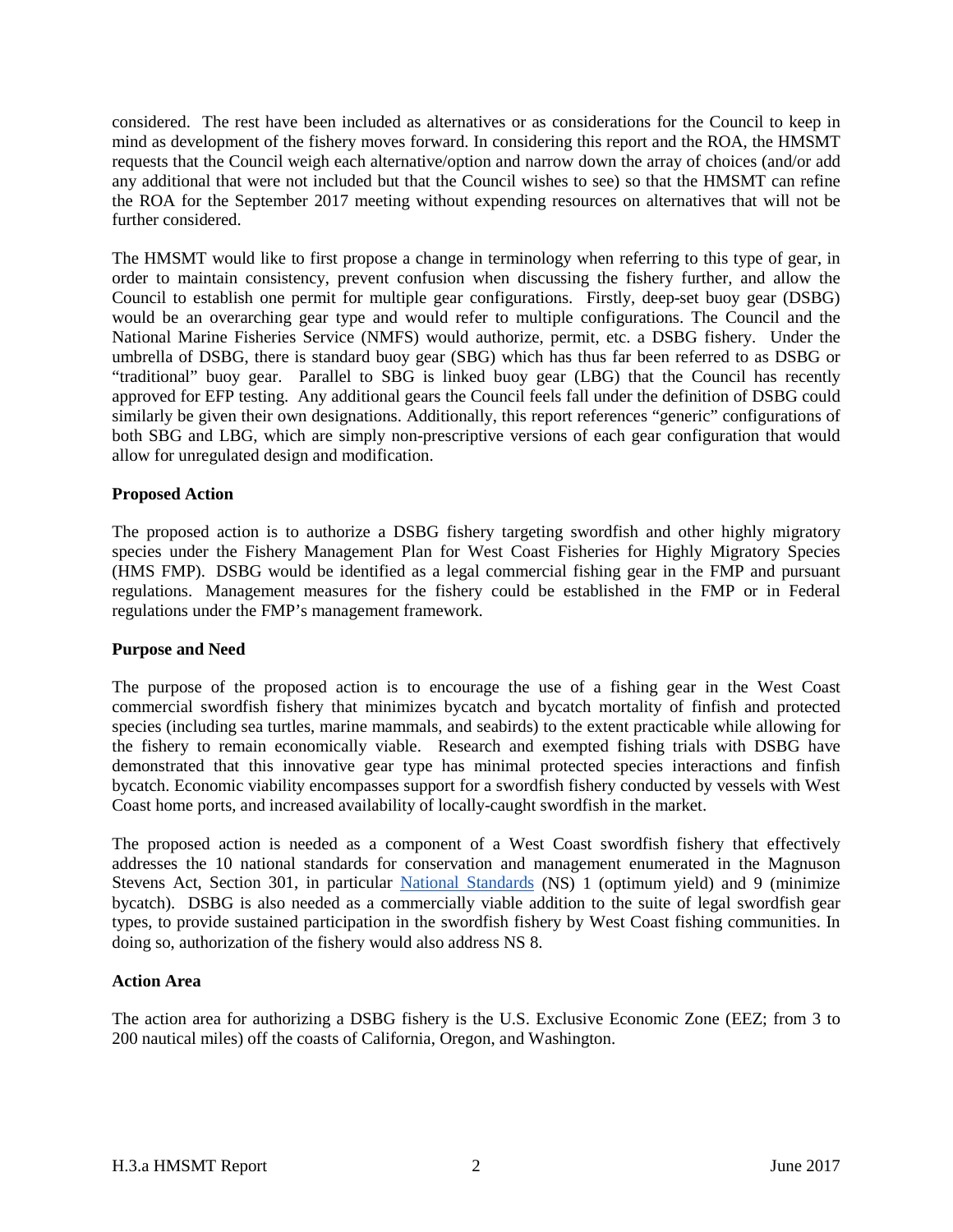### <span id="page-2-0"></span>**Alternatives**

### <span id="page-2-1"></span>**No Action Alternative**

DSBG would not be authorized as a legal gear under the HMS FMP. Swordfish are currently targeted using fishing gears authorized for use and managed under the HMS FMP, including harpoon and drift gillnet. The Hawaii shallow-set longline fishery also lands swordfish and other HMS to West Coast ports. If DSBG is not authorized, these gears would remain as the primary fishing gears supplying swordfish to the U.S. West Coast.

## <span id="page-2-2"></span>**Gear Description Alternatives**

- 1. SBG (10 pieces maximum, 30 hooks maximum)
- 2. SBG + LBG (10 pieces maximum in combination, 30 hooks maximum)

## Definitions:

<span id="page-2-3"></span>*Standard Buoy Gear (SBG) -* An actively tended vertical gear configuration that is designed to target west coast highly migratory species. An individual piece of SBG consists of a vertical monofilament mainline suspended from a non-compressible float (>45 lb. flotation) and strike indicator float system that uses a minimum 3.6kg weight to expedite sink rate and facilitate strike detection. A collective gear set includes ten individual pieces of gear that can fish up to three hooks each (30 total hooks maximum; minimum size 16/0 circle hooks) that must be positioned below 90m deep when fishing. Each piece of gear must also include a locator flag, a radar reflector and vessel/fisher identification.

*Linked Buoy Gear (LBG)*: An actively tended gear type in which two or more pieces of standard buoy gear (SBG) may be linked together by means of a horizontal monofilament mainline; gangions are connected to this horizontal line, not the vertical lines. Serviceable links between each LBG section are suspended at a minimum depth of 11m meters (36 feet) below a non-compressible float system (>45 lb. flotation) that allows for strike detection (based on SBG design standards). No more than 30 hooks (minimum size 16/0 circle hooks) can be deployed simultaneously and all hooks must be fished below >90m. No more than 10 sections of LBG may be used at one time and the overall horizontal footprint of the gear must be less than 5nm. Terminal buoys must include a locator flag, a radar reflector, and vessel/fisher identification.

|                             | <b>PIER LBG</b>       | <b>Traditional longline</b> |
|-----------------------------|-----------------------|-----------------------------|
| <b>Horizontal footprint</b> | 3 to 5 nm             | $40-50$ nm                  |
| <b>Hook count</b>           | 30                    | 600-1,000                   |
| <b>Tending</b>              | <b>Active tending</b> | Overnight soak/no tending   |
| <b>Hook</b> depth           | <b>Below 250m</b>     | Surface                     |
| Time of set                 | Day                   | Night                       |
| <b>Strike detection</b>     | Yes                   | No                          |
| Serviceability              | Yes                   | No                          |
| Weighted vertical legs      | <b>Yes</b>            | No                          |

*Figure 1. Comparison of Linked Buoy Gear and Pelagic Longline Gear*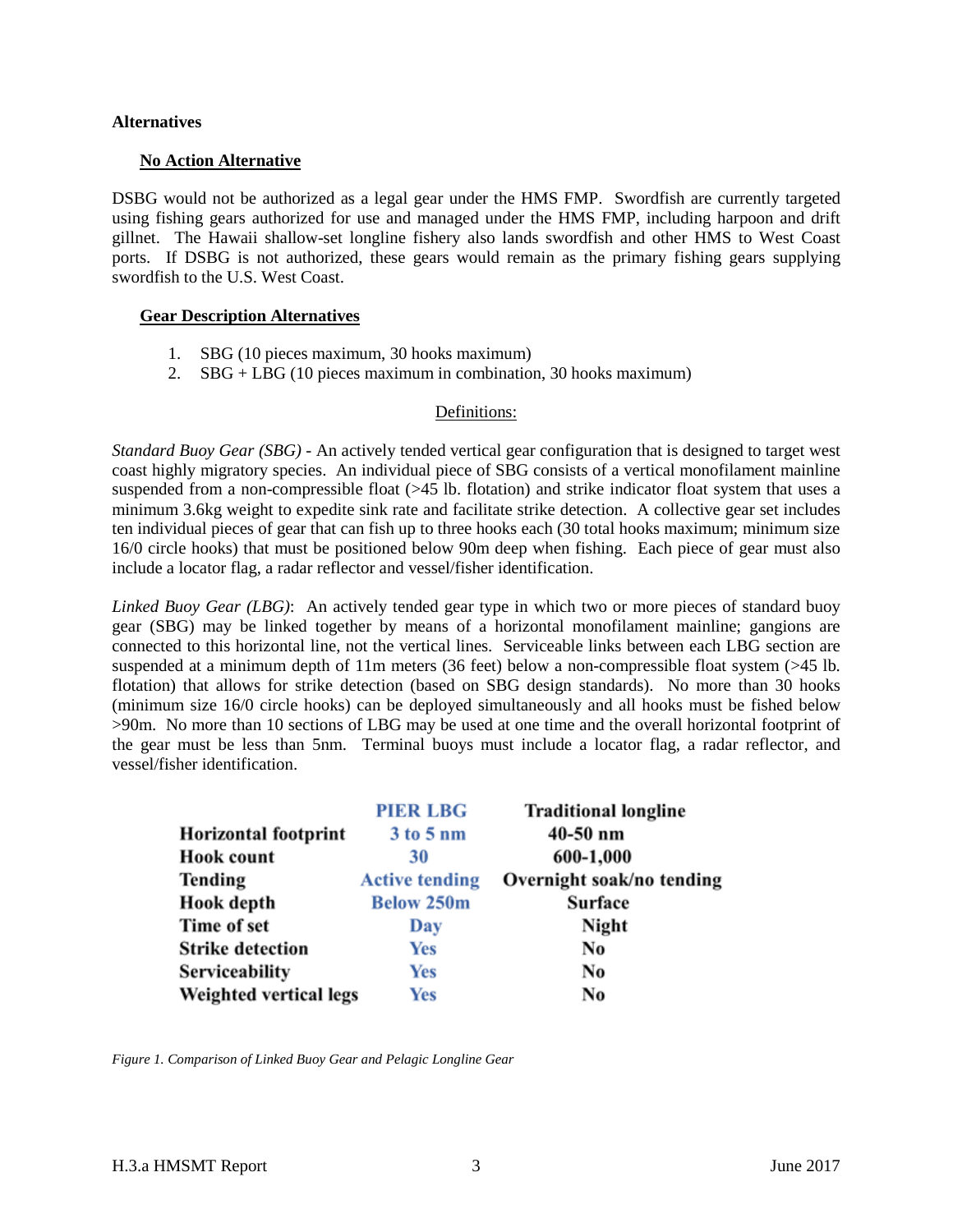## Additional Considerations:

<span id="page-3-0"></span>If the Council would like to consider both SBG and LBG as two different configurations under one gear type, and under one permit (Alternative 2), Alternative 2 could be adopted and fishing with the LBG configuration to begin at a later time after sufficient EFP activity and data has been collected and analyzed and the Council has deemed the configuration ready to be used in the commercial fishery. This would allow for authorization of SBG at this time and LBG at a future point without the need for two separate actions.

## Alternatives discussed but not further considered:

<span id="page-3-1"></span>Standalone standard LBG, generic SBG, generic LBG, and paired generic SBG and LBG alternatives were discussed but not further considered. The HMSMT felt that LBG would likely not be authorized singularly, as it has yet to be tested through the EFP process, without the co-authorization of SBG. Likewise, it was felt that a more "generic" configuration of both gear types, which would allow for unregulated modification and unknown gear and bycatch concerns, would not be viewed favorably without the rigorous testing process the Council has undertaken with the current gear configurations being considered under the EFPs.

## <span id="page-3-2"></span>**Geographic Area Alternatives**

- 1. All Federal waters (3-200 nm offshore) of U.S. West Coast  $(CA + OR + WA)$
- 2. All Federal waters (3-200 nm offshore) of California + Oregon

The HMSMT discussed the intent of the initial Council motions which limited the scope of the EFP action to waters off California (please see language under Alternatives Discussed But Not Further Considered). In maintaining this intent, the HMSMT felt that the only two alternatives for geographic area of the proposed DSBG fishery would be those listed above. Even though no EFP activity has occurred north of central California, the HMSMT considered it administratively inefficient, unlikely to have substantively different provisions, and detrimental to development of a DSBG fishery in more northern areas if a fishery in these areas were authorized in a separate, future action.

## Other Considerations:

<span id="page-3-3"></span>In addition to general Federal/state waters boundaries, the HMSMT also discussed the potential application of a minimum bottom depth for use of DSBG. Such a restriction would ensure gear was being utilized to target intended species (swordfish and other HMS) and would reduce the likelihood of modifications to the gear configuration to fish unintended species such as groundfish, minimize potential contact with the seafloor and unintended species, etc. **It was suggested that the 150 fathom contour would provide a reasonable and enforceable depth restriction that would allow for the gear to be utilized properly.**

## Alternatives discussed but not further considered:

<span id="page-3-4"></span>In the amendment California offered to the motion at the March 2016 meeting, the area considered for authorization of DSBG was extended from "where it has been tested under one or more of the EFPs" to "Federal waters off California". Following the intent of this amendment, the HMSMT did not further consider alternatives for only the Southern California Bight (SCB) or the SCB and Central California.

Additionally, discussions at the HMSMT meeting in April 2017 suggested that Oregon may be open to authorization of DSBG in Federal waters off its coast, so the alternative considering only Federal waters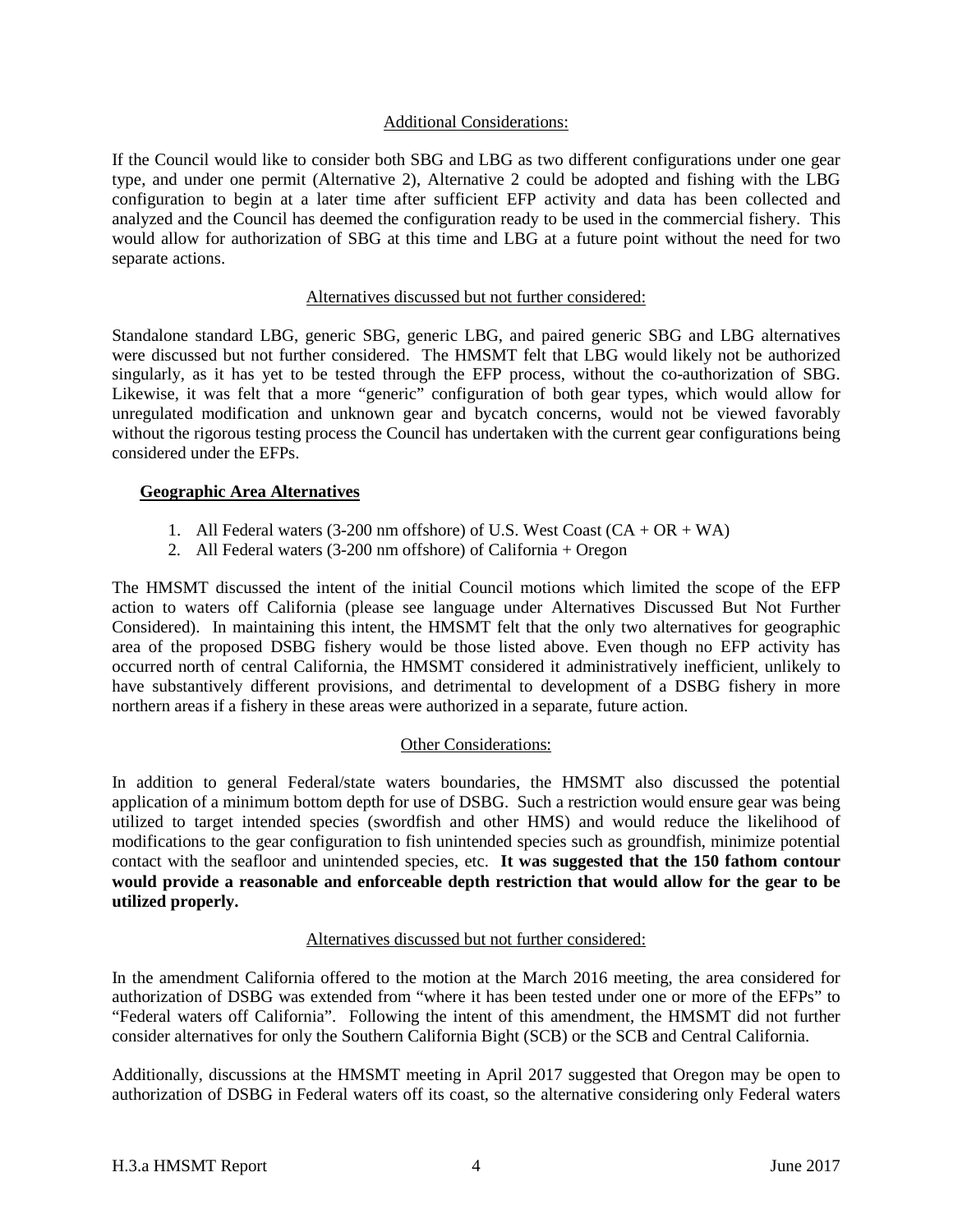off California was also removed from the list. **However, the HMSMT anticipates further guidance from the Council on any specific aspects for implementing the fishery off Oregon.** For example, authorizing the fishery in specified areas could be conditional on some specified level of EFP fishing effort occurring first. The same type of condition could be applicable to Washington as well.

Discussion during the NMFS listening session held on April 17, 2017, and the HMSMT meeting also explored inclusion of California state waters (1-3 nm) around the Channel Islands in the geographical extent of allowed DSBG fishing area. However, after input provided by state representatives, the state of California does not support the inclusion of any state waters in the scope of DSBG fishery authorization. The state processes to evaluate such an allowance would be extensive and time consuming, and there is concern over the DSBG configuration being modified in such a way that it would be used to target species other than HMS. **However, should the Council want to explore this option, the HMSMT requests that there be explicit direction to do so.**

Finally, the HMSMT considered the possibility of excluding leatherback sea turtle critical habitat and the Pacific Leatherback Conservation Area (PLCA). The PLCA is a time/area closure specific to DGN gear and the HMSMT does not see a need to exclude DSBG from this area. If the Council adopts a gear definition that requires a minimum depth of the first gangion at 90m, the HMSMT sees no reason why exclusion from critical habitat, which extends down to 80m, or from the PLCA would be necessary, as DSBG is designed to reach depth quickly and to avoid sea turtle interactions.

# <span id="page-4-0"></span>**Permitting Alternatives**

- 1. Open Access
- 2. A ceiling on total permits with a phase-in approach to permit issuance
	- First round of issued permits to DGN permit holders?
	- Second round of permits to EFP participants?
	- Third round to harpoon permit holders?
	- Landings requirement?
- 3. Limited Entry (LE) with qualification criteria, such as;
	- a) DGN permit
		- Current possession of state/Federal permit?
		- DGN landings requirement?
		- How many years?
	- b) Harpoon permit
		- Current possession of harpoon permit?
		- Harpoon landings requirement?
		- How many years?
	- c) EFP
		- Current (or future) possession of permit?
		- DSBG landings requirement?
		- How many years?
	- d) Control date<sup>[1](#page-4-1)</sup>
		- Permit possession?
		- Landings after control date?
		- For harpoon or DGN?
	- e) "Lottery" (for new additions)
		- What criteria used for lottery participation?

<span id="page-4-1"></span> $1 \text{ A control date has not been set for this action.}$  The Council has the option to adopt a control date at its June 2017 meeting or at a later time.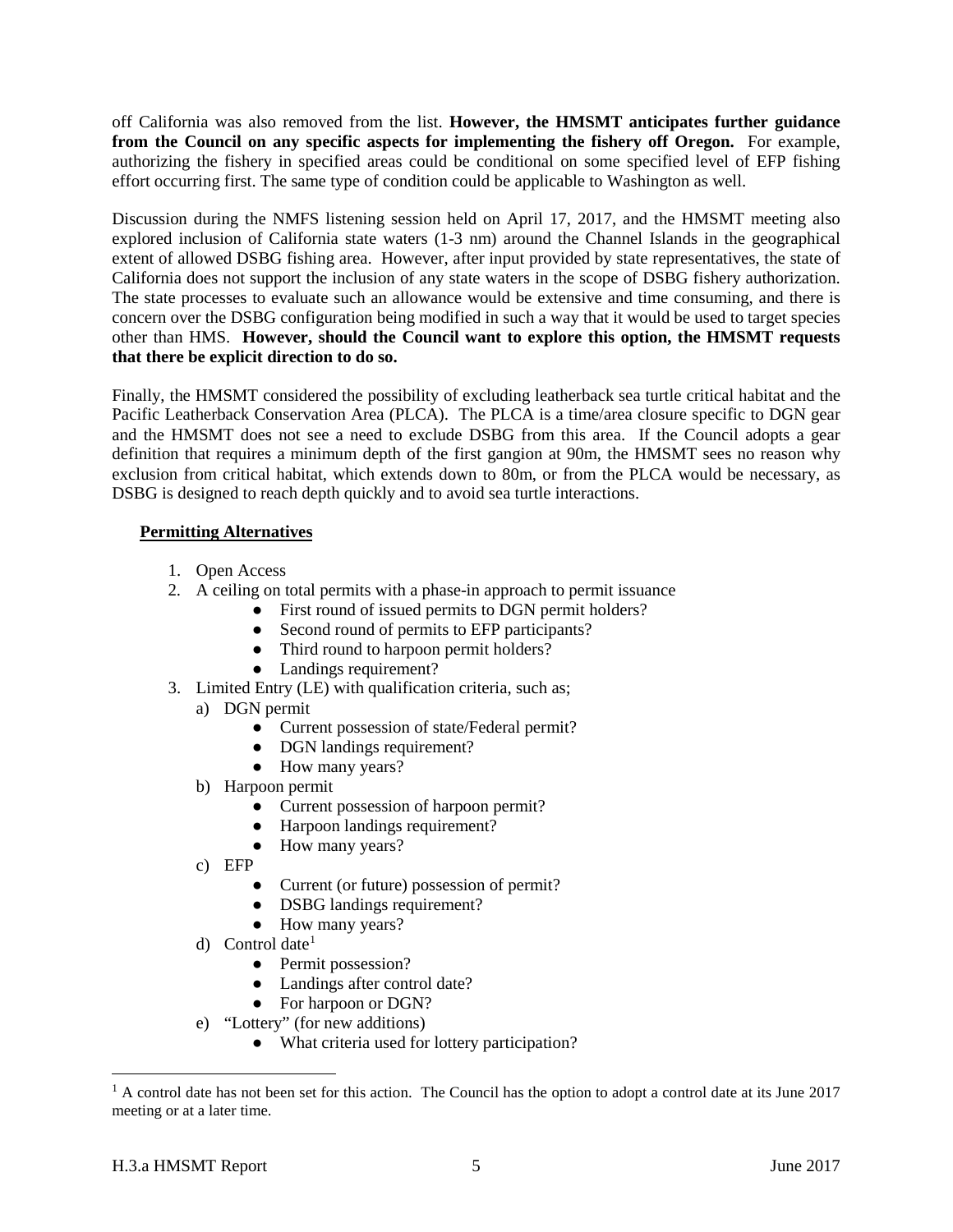- 4. Geographic Limited Entry (GLE)
	- a) All of California LE, Oregon and Washington open access
	- b) Southern California Bight (SCB) LE, the rest of California, Oregon, and Washington open access

*Open Access*: Given the results of DSBG research and EFP trials to date, it is likely that permitting for a DSBG fishery would default to open access unless specifically limited by certain criteria.

*Permit ceiling/phase-in*: Under this option the Council would identify an overall limit on the number of permits that will be issued. Permits would be issued in several phases based on specified criteria. This would allow the Council to assess how much fishery participation actually occurs and the associated impacts after each phase of issuing a tranche of permits. Based on this assessment, Council could decide whether to issue permits to the next eligible group.

*Limited Entry*: Should the Council decide that any part of, or the entire DSBG fishery should be LE, there are several aspects to the LE permit system that need to be considered and addressed. These are:

- 1. Justification for the limitation
- 2. Area to be limited
- 3. Number of permits
- 4. Criteria for eligibility (2a 2e, above)

*Geographic Limited Entry*: For this approach, it is assumed that observer coverage would be required on early effort in non-EFP tested areas until NMFS requirements are met.

## Other Considerations:

<span id="page-5-0"></span>When considering an LE permit approach to the future DSBG fishery, EFP participation has been mentioned as a potential criterion for permit issuance. However, the Council has yet to specify how many EFPs (or vessels) it would like to consider for collecting information to satisfy each previously identified data gap. Without an estimation of potential EFP issuance and effort, it is difficult for the HMSMT to evaluate the use of EFP participation as a potential parameter for future participation in the fishery. The HMSMT seeks guidance from the Council on the number of EFPs (or vessels) it would like to consider with regard to LE permit eligibility. **The Council may wish to specify the number of EFPs to be issued for SBG configuration fishing in the SCB solely or concurrently with harpoon/troll gear, and potentially for other data gaps.**

In considering the economic aspect of permitting a future DSBG fishery, an approach that allows for a gradual growth in fleet size or in supply of fish (since DSBG-caught fish is a premium product) would allow for a market to develop alongside the fishery without flooding it and dropping the price per pound of DSBG-caught fish. This may become even more of a consideration once LBG has completed its EFP phase and is ready to be fished full scale in an authorized fishery.

The HMSMT intended to include a summary of the expected number of permits based on LE criteria listed above, but due to workload and time restrictions was unable to do so prior to the advanced briefing book deadline. However, a supplemental report will be made available that will summarize this information as soon as possible.

## Alternatives discussed but not further considered:

<span id="page-5-1"></span>The HMSMT discussed other qualifying criteria for an LE (or partial LE) permit. These included any history of swordfish landings (including gears other than DGN or harpoon) and exchange of a drift gillnet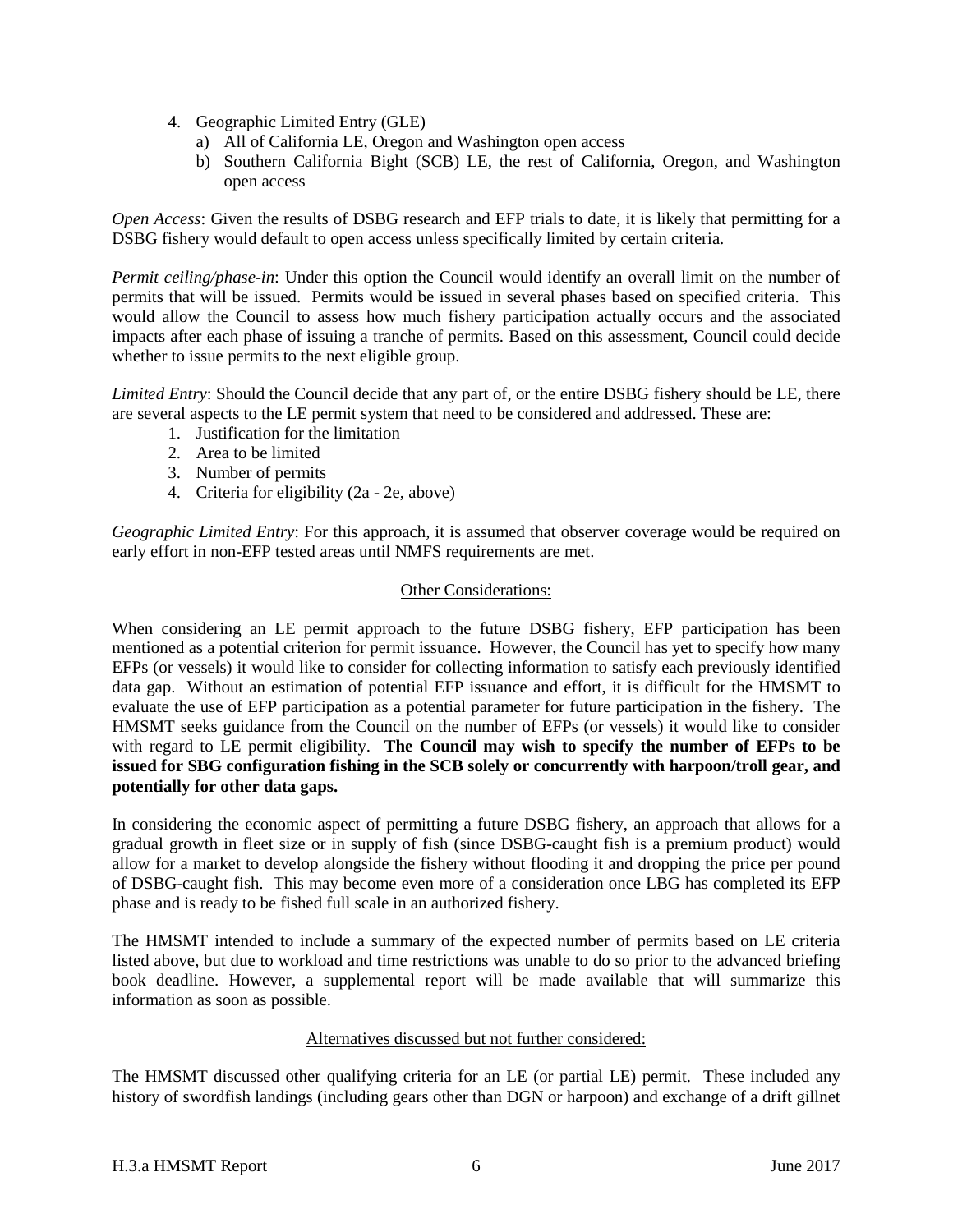(DGN) permit for a BG permit. The first was dismissed as DSBG was developed as a supplemental gear to harpoon, and potentially smaller DGN vessels, fishing out of West Coast ports in the U.S. EEZ. It was felt by fishery participants in the room that landings made by large longline vessels or incidentally in other fisheries should not be used as a criterion for issuance of a permit in an LE fishery.

The option of a voluntary or mandatory trade-in of a DGN permit for a DSBG permit has been brought forward numerous times. While this approach seemingly addresses multiple considerations in one action (qualifying criteria in one fishery and permit latency in another), it is similar in nature to that of issuing DSBG permits to longline vessels in that it extends the participant pool beyond the scope of who the gear was designed to supplement – participants in the current West Coast swordfish fisheries in the U.S. EEZ. Allowing DGN permit holders to trade in those permits for a DSBG permit which they have no intention of fishing so that they can turn around and transfer it to someone with no experience in the fishery is unfair to current swordfish fishermen and EFP participants.

Another approach that was mentioned was that of area registration as is used to manage the Atlantic lobster fishery. While such an approach might provide a means of controlling geographic access as new information becomes available through EFPs, and is an adaptive approach, it would require more resources for management. Additionally, the approach is successful for lobster as they are not migratory and are also managed by trip limits, trap limits, and quotas, whereas potential target species are by definition highly migratory; also the main species targeted by DSBG (swordfish, opah, thresher) do not have catch limits or quotas, making management by such a method unequitable and difficult.

# <span id="page-6-0"></span>**Gear Tending Requirements**

At the March 2017 Council meeting, the Enforcement Consultants (EC) made the following recommendations regarding actively tending DSBG:

- 1. "Actively tending" definition: The fishing vessel must maintain a distance of no more than 3nm from any piece of gear and maintain properly configured gear in accordance with their EFP.
- 2. Each piece of SBG and the terminal ends of LBG must be marked with a radar reflector. Flags and buoys must be marked with the vessel's official number.

**The HMSMT generally supports the EC's recommendation as an appropriate active tending definition for an authorized DSBG fishery, but feels that it would be necessary/beneficial for the EC to give the definition further consideration, such as whether it would be suitable for areas where SBG has not yet been tested.** Also the EC should consider the need to specify a total "footprint area" over which the entire extent of all ten pieces of buoy gear may be spread at any one time. Establishing a maximum footprint would prevent a vessel from maintaining the required three nautical mile distance from a single piece of gear while the remaining pieces could be any number of miles further away. While the HMSMT feels that the EC and HMSAS would be the best advisory bodies to determine a reasonable footprint area, discussion with EFP participants at the NMFS listening session and the HMSMT meeting in La Jolla in April 2017 suggest that 5 to 6 nm would be acceptable.

The EC may consider adding language to the definition of active tending that allows vessels to concurrently participate only in other fishing activities that do not inhibit their maneuverability, to allow active tending of DSBG and/or staying within the boundaries of the active tending boundary.

Additionally, EFP participants expressed concern that a requirement to start retrieving gear by sunset would potentially lead to citations as the retrieval process could be lengthy, especially if there was catch on one of the pieces of gear. **The HMSMT suggests the Council request the EC work with the**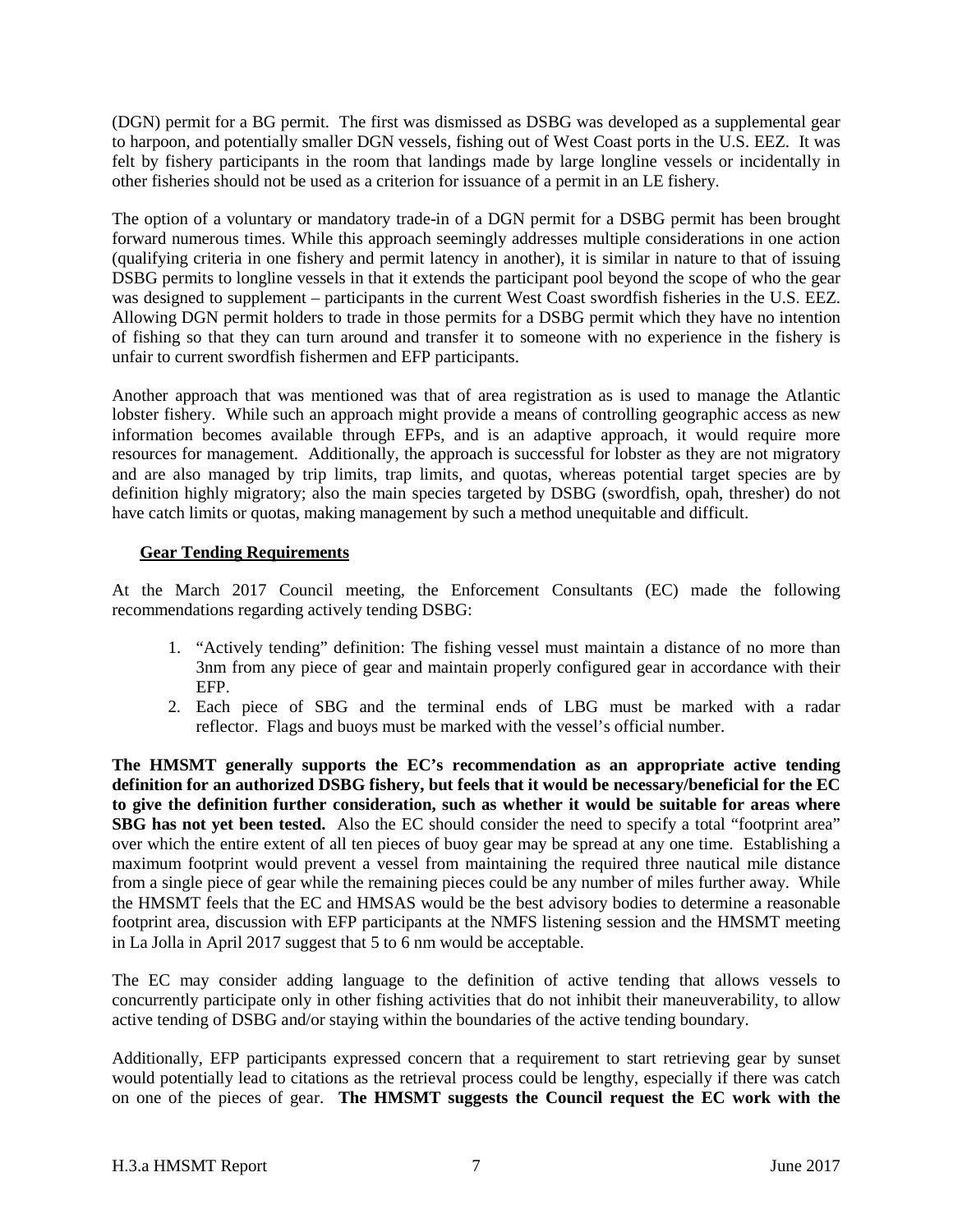**HMSAS and DSBG EFP participants in clarifying this tending requirement, including requirements related to daytime gear deployment, so that both sides are secure in their understanding of any requirements.**

### <span id="page-7-0"></span>**Species Retention Alternatives**

- 1. All species may be retained except species currently prohibited in the HMS FMP.
- 2. All species may be retained except HMS FMP prohibited species and additional species of concern.

# Additional Considerations:

While discussions between the HMSMT, EFP participants, and Pfleger Institute of Environmental Research (PIER) researchers minimized concerns over targeting of non-HMS species such as groundfish by fishermen fishing DSBG as intended, the HMSMT recognizes that certain restrictions may be necessary to manage those with different intent. The HMSMT feels it would be beneficial to seek input from other advisory bodies (GMT, EC, etc.) as well as the Council, as to what other prohibited species may be appropriate for the DSBG fishery, noting that prohibiting certain species may hinder concurrent gear use on trips, create grey areas for enforcement, and otherwise limit the productivity of the fishery. **The HMSMT asks whether requirements for separation of catch by gear type or incidental catch allowances for non-HMS species would be sufficient in addressing any concerns.**

## <span id="page-7-1"></span>**Use of Multiple Gear Types on a Trip**

The HMSMT concluded that the requirement to actively tend DSBG would naturally limit the gears with which fishermen could concurrently fish (maneuverability to allow for active tending of gear and/or staying within the boundaries of the active tending boundary). It was also noted that there is a clear distinction between gear types that can be fished concurrently and those that can be fished on the same trip but at distinct times. Some gears can be set and retrieved on the way out to and returning from sea, and DSBG fished in between, potentially at a large distance from the concurrent gear. However, DSBG could not be set and then another gear be deployed that takes the vessel out of active tending range while DSBG is in the water. This is a distinction that the HMSMT feels the EC should be comfortable with when further considering the definition of active tending and allowed gears.

## Alternatives discussed but not further considered:

<span id="page-7-2"></span>Use of a limited selection of additional gears as well as a complete prohibition of concurrent gear use with DSBG was discussed but not further considered. While the HMSMT identified a couple of possible reasons for limiting gear to a single gear per trip (catch accountability, VMS, fishing in prohibited areas), DSBG was originally developed as a complementary gear to harpoon, and the Council has expressed a desire to explore the feasibility of concurrent gear use within multiple fisheries.

## <span id="page-7-3"></span>**Fishing Season**

As stated in [June 2016, D5 Attachment 1,](http://www.pcouncil.org/wp-content/uploads/2016/06/D5_Att1_Considerations_DSBG_JUN2016BB.pdf) the HMS FMP and regulations (50 CFR 660.709(b)) establish a fishing season for all species beginning on April 1 and ending March 31 of the following year. Dr. Sepulveda of PIER expects that the DSBG may operate in summer months when deliveries of swordfish to market from other fisheries slows, but swordfish abundance off the West Coast increases in the fall and winter. At this time there is no information that suggests anything other than a year round season is necessary for management purposes (stock conservation, bycatch mitigation, etc.). If necessary to address unanticipated impacts, additional time or area restrictions could be implemented through the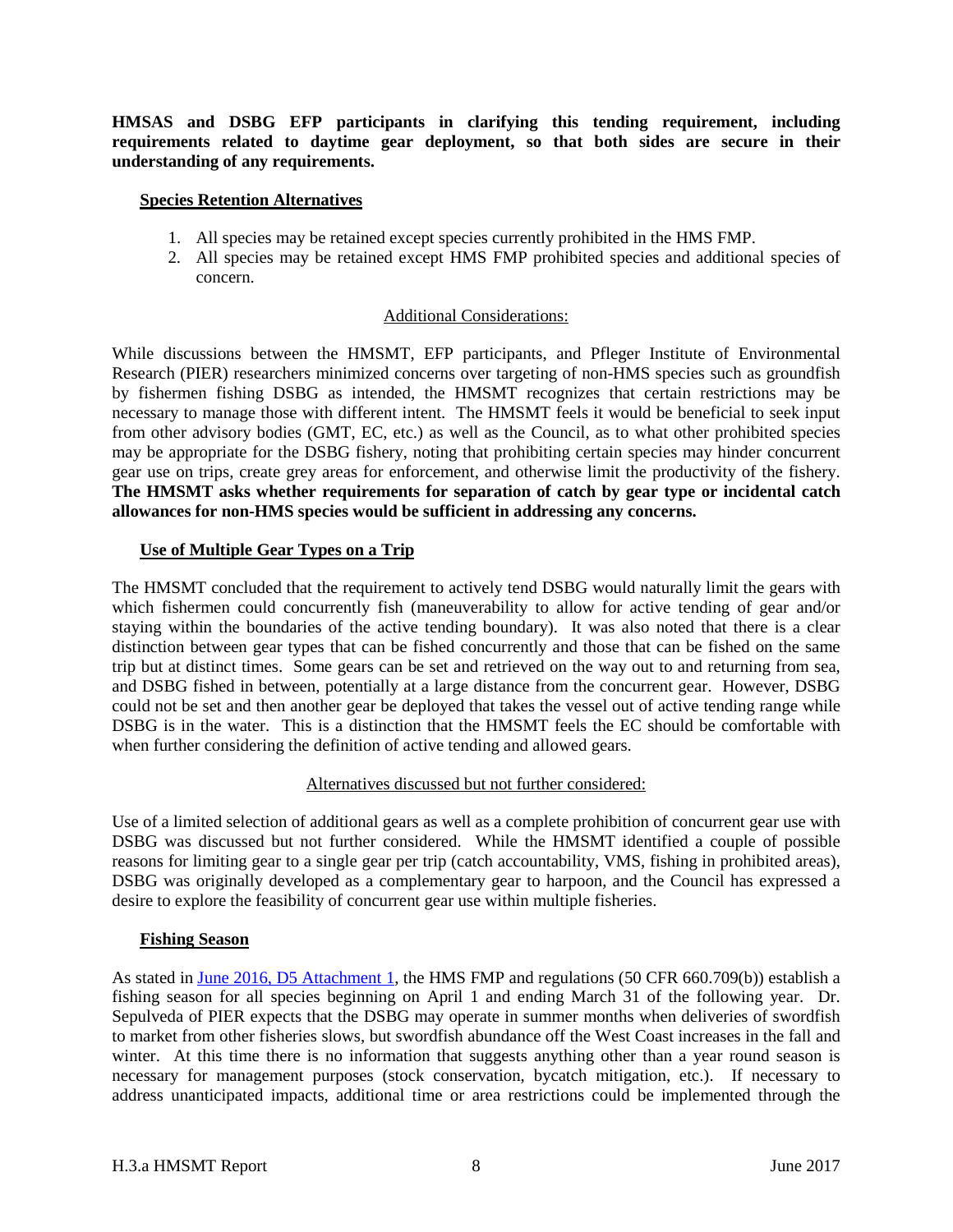biennial management process after the management program is in place.

### <span id="page-8-0"></span>**Other Considerations**

### <span id="page-8-1"></span>**Permit Assignment:**

- 1. Assigned to individual with the vessel specified on the permit.
	- Permit owner does not have to be the vessel owner.
	- Specified Vessel can be changed (such as DGN LE permit).
- 2. Assigned to the vessel.
- 3. Assigned to the vessel owner, as is the current HMS permit.

The permit could include an "owner on board" requirement (like the current state DGN permit). Owner on board requirements are usually established to discourage "share cropping" arrangements where permit possession allows rent extraction.

The HMSMT would like to note that if a permit is issued to the vessel, the landings can still be attributed to an operator who does not own the vessel.

# <span id="page-8-2"></span>**Permit Transfers:**

- 1. Freely transferable
- 2. Transfer provisions based on fishing activity

The HMSMT spent time discussing the potential transferability of DSBG permits. While the HMSMT does not feel it is a component that must be immediately addressed, it is an aspect to permitting with multiple facets that must be considered. Fishery participants present at the HMSMT meeting in April 2017 felt strongly about this topic and had many ideas to address it. **This being the case, the HMSMT suggests that it may be beneficial for the HMSAS to develop some approaches to permit transfers that they feel would address any concerns related to an alternative, such as the age of the fleet when discussing time restrictions before transferring.**

## <span id="page-8-3"></span>**Permit Durability:**

- 1. Year to year issuance
	- Could aid in finding the "optimal capacity" as number of permits could be adjusted yearly
	- In order to renew, must demonstrate effort (either in catch or number of sets; yearly or over multiple years)
	- If not met, permit can be reassigned to someone on a waiting list (ranked by qualifications) or given out based on a lottery system
- 2. Permit doesn't expire
	- Must make at least one landing within [5] years of permit issuance or permit will expire
	- Council could conduct a comprehensive review at [5] years and could establish additional criteria necessary to retain a permit
	- Criteria could include minimum landings requirement (if not specified at the outset), landings frequency (e.g., landings in n of n years), area of catch/port of landing. (When discussing potential criteria the HMSMT wondered whether there is an equity issue with not specifying all criteria at the time of permit issuance.)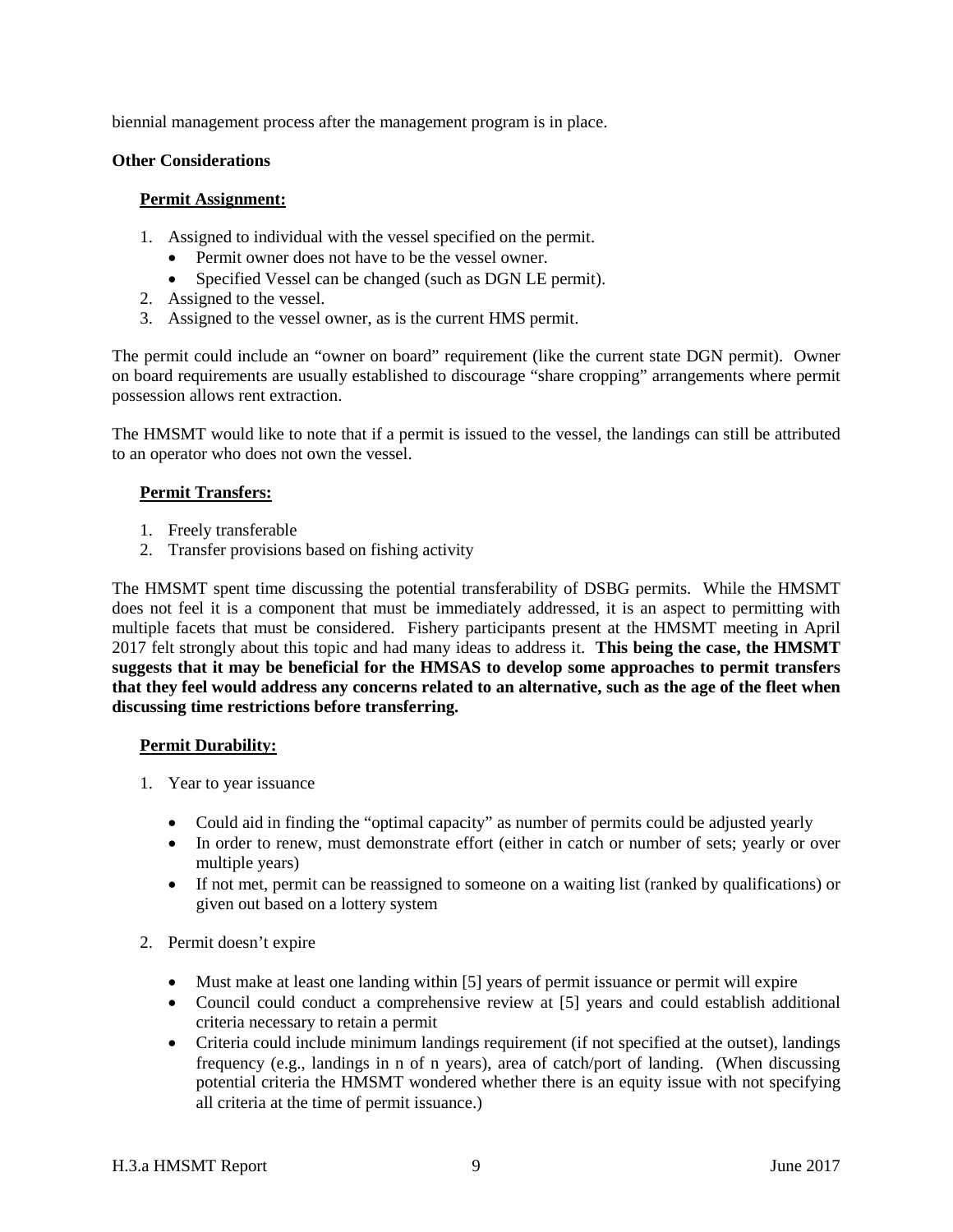## <span id="page-9-0"></span>**Observer Coverage:**

Existing HMS FMP regulations governing observer coverage (50 CFR 660.719) establish a requirement that any HMS permitted vessel must accommodate a NMFS certified observer if required by the agency. The level of observer coverage is thus left up to agency discretion. Any observer requirement represents a trade-off between gathering data on the fishery and the cost of observer deployment. Generally, observers are used to verify bycatch of finfish and protected species, because retained catch is monitored dockside. Observers may carry out other scientific duties such as collecting biological data (lengths, aging structures, etc.) and opportunistic sightings of species of interest (e.g., marine mammals). In weighing the costs and benefits, NMFS often does not require observers in a fishery, such as the surface hook-and-line fishery for North Pacific albacore. This fishery has demonstrably very low bycatch so it is difficult to justify the cost of observers. Another consideration is whether the agency or the industry bears the cost of observers. Given the envisioned scale of a DSBG fishery, expecting industry to pay a substantial portion of any observer cost is likely to jeopardize the economic viability of the fishery.

## <span id="page-9-1"></span>**Allowed Bait Species:**

The HMSMT considered a limitation on bait species, such as not allowing squid bait as is done in certain shallow-set longline fisheries. This restriction is a measure aimed at reducing sea turtle interactions, but research and EFP results to date have shown that DSBG reaches depth quickly and fishes below sea turtle preferred habitat, and therefore poses very little risk to sea turtles. The HMSMT felt that there should be no squid bait restriction for DSBG and that the Council should also recommend allowing the use of artificial lures.

# <span id="page-9-2"></span>**Training Requirements:**

Does the Council feel that there should be any training requirements for new participants in the future DSBG fishery? Does this apply to all permit holders, or only those with no gear experience?

It will be important to clearly convey the purpose and intent of the gear to help new entrants better understand DSBG's function, the need for active tending, etc. Would word of mouth and fishing experience on active tending and information on how to set and retrieve a buoy suffice?

Input from EFP participants, industry, and NMFS will be important in assisting the Council in making this decision.

## <span id="page-9-3"></span>**Summary**

The HMSMT requests that the Council:

- 1. Consider whether to adopt the HMSMT's proposed gear terminology.
- 2. Provide guidance on the number of EFPs (or vessels) it would like to consider for the original application parameters of SBG configuration fishing in the SCB solely or concurrently with harpoon/troll gear.
- 3. Specify whether or not to include a bottom depth (150 fm contour or other) limitation in further alternatives.
- 4. Task the EC to work with the HMSAS and DSBG EFP participants regarding requirements around sunset gear retrieval.
- 5. Task the HMSAS with developing alternatives for permit transferability.
- 6. Provide guidance to further develop the range of alternatives for potential adoption at the September Council meeting as indicated in the current draft agenda.